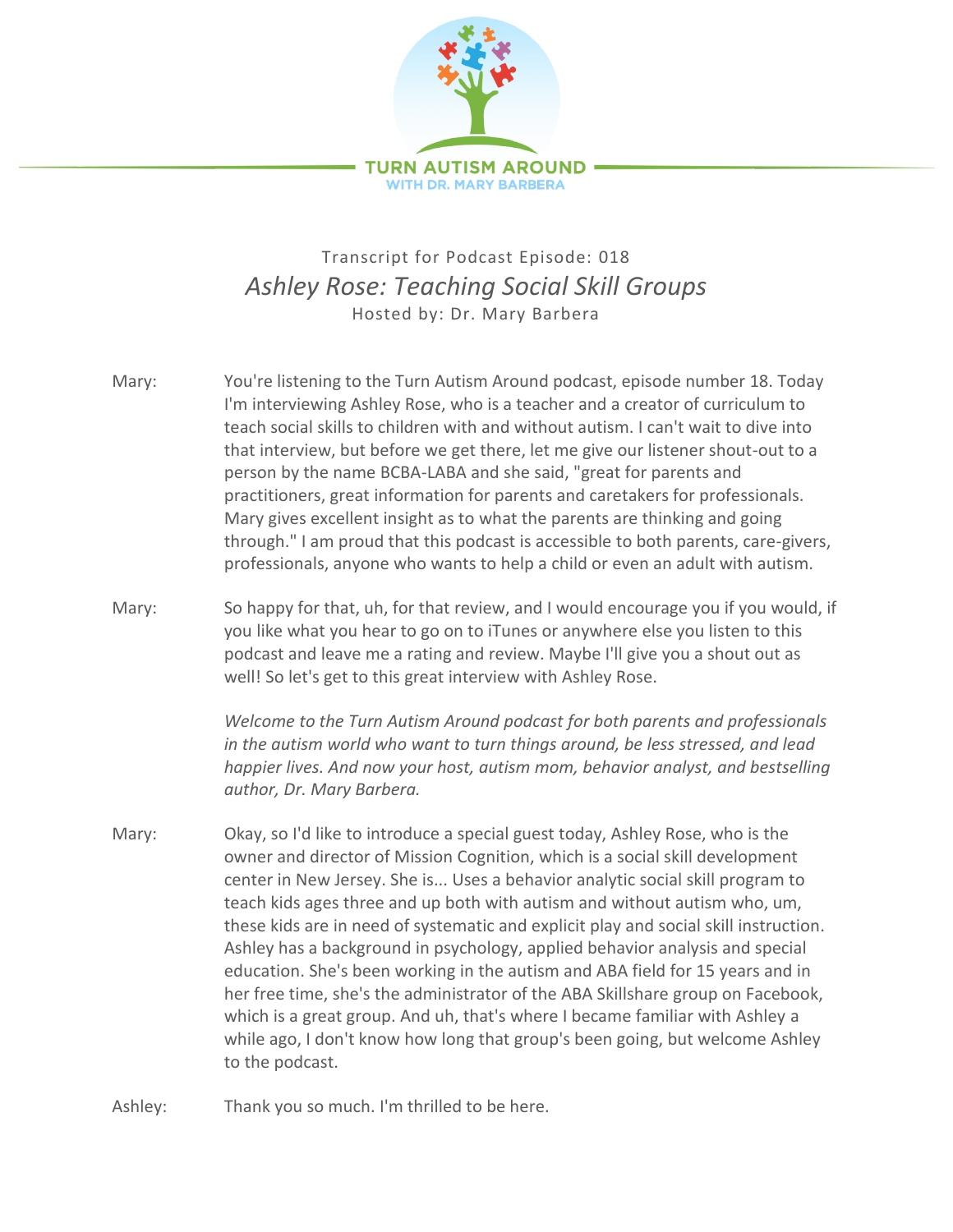- Mary: Great. So can you describe your fall into the autism world?
- Ashley: Sure. So I think describing it as a fall is very, very accurate. Not at all something that I planned for, but I couldn't be happier that it happened, it absolutely changed my life. So my first exposure to ABA autism was very early on, as early as fifth grade. And I don't have a sibling, I don't have a family member. I just happened to live in an area where we're pretty advanced in their programming school programs for kids who are on the spectrum. They had the opportunity to see some of those programs within the school that I was in as a student. So very unsure and not very comfortable with the population. It wasn't until I was 17, 18 years old that I took a job as a mother's helper for a family whose youngest son was on the spectrum. Turned out that family was phenomenal in sort of catapulting putting me into the field. The mom did a lot of research, went to a lot of conferences and took me along with her. So I just had so many opportunities early on it was again, great exposure to the field and again, I couldn't be happier about that.
- Mary: Great. So then you became a special education teacher or what? What then happened?
- Ashley: So I started really, um, we called it mother's helper. So as a lot of our listeners may be familiar, when you have a child who's on the spectrum, it consumes so much of the parents' time. You're establishing an in-home programing, you're doing research, you're working with the school. So there's other kids in the home, it's hard to spread out that attention. So my primary responsibilities were with the siblings, but then I would see therapists coming and going, and I thought, well, what's all, you know, what's all that about?
- Ashley: I was invited to sit in on a couple of sessions and to be honest, I was a bit scared off. It was some quote unquote old school ABA tech 10 in a row. And I'll talk about how I feel about verbal behavior, but yes, then I decided this is what I want to go to school for. I taught a Pre-K inclusion program throughout that entire time. I continued to do in home, in-home programming and then I moved on to being a school consultant, but prior to opening the center.
- Mary: Okay. So, um, when did you first... You said you were, it was kind of old school ABA and 10 in a row. You're talking about like 10 of the same...
- Ashley: Touch your nose, touch your nose, your nose.
- Mary: Yeah. So that is more of the traditional Lovaas type approach and that's where Lucas started with his ABA therapy. So at what point or what year... What was the situation when you started to move more towards the verbal behavior approach and how did you get started with that?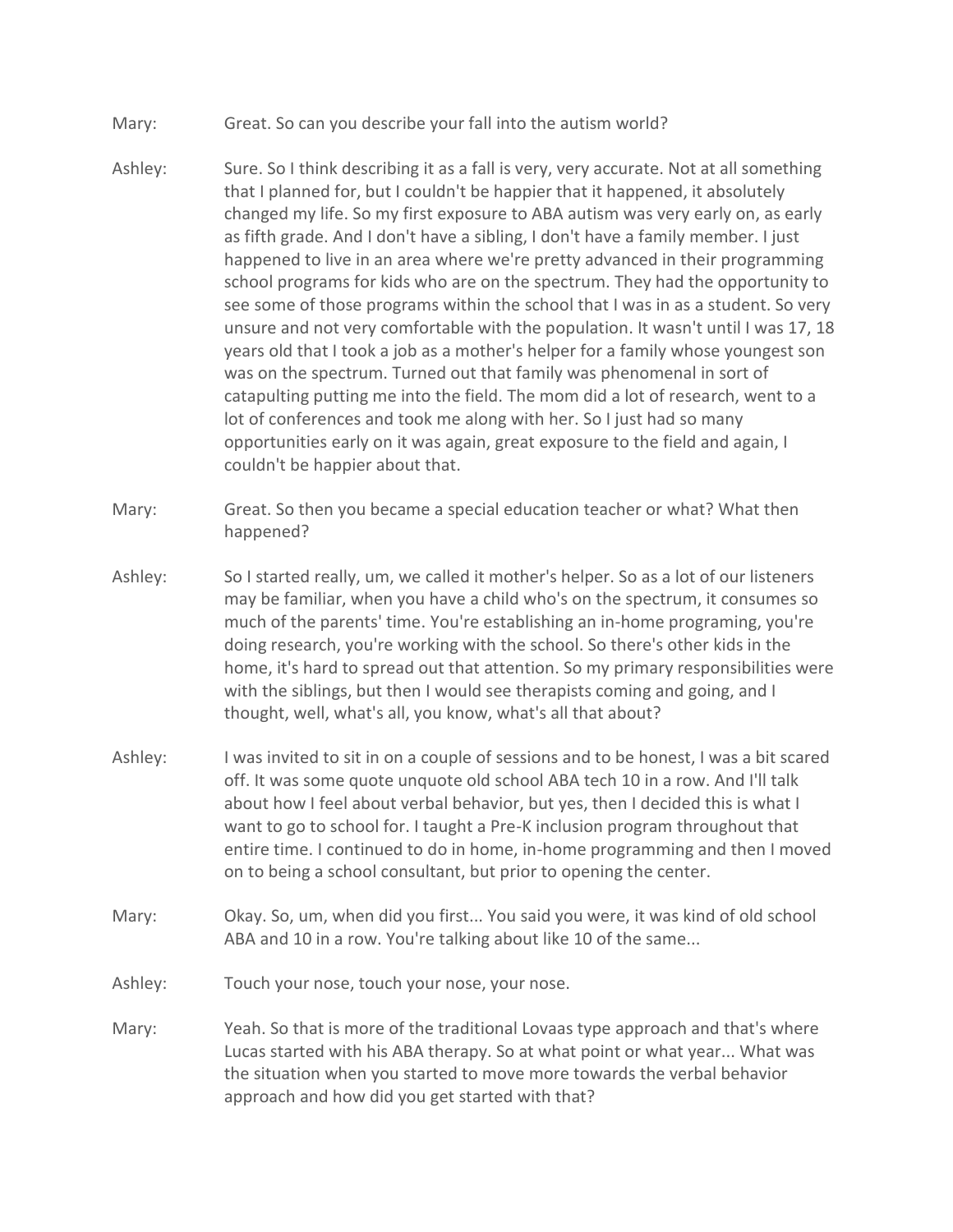- Ashley: I was 19 years old, sitting in the front row of Dr. Carbone's three day intro to verbal behavior. And I tell that story because who does that really happen to? And again, I'm just, I feel so blessed and so thankful for the people that I've met in my, in my journey. But the mom said to me, did you like what you saw when I, when I saw the therapy and I said, um, no honestly, and I'm, I think that my opinion really, I don't know if it's valid because I mean I have no training, no expertise in this area shouldn't learning be a little bit more fun? Can we mix it up a little bit? So she said, there's this new thing, verbal behavior, let's go learn about it. I said, Oh, I'm on board.
- Mary: You were still, you were still, were you still a mommy's helper, or did you turn into a therapist?
- Ashley: They were turning into a therapist and then before you knew it, I'm carrying a pink bin full of materials to every neighborhood house. Um, and again, I mean that would be something people would be horrified of now, like oh, I don't have the training. But I think sometimes when you just have some natural instincts about kids. I was learning, I read as much as I could. I went to everything I could go to. Back then, certification was very, very new. No such thing as an RBT, and BCBA was fairly new. So, you know, it was allowable and I loved it, but I jumped on board with really learning as much as I could about what a verbal behavior approach really, really meant and how that fell under the umbrella of ABA.
- Mary: And what year was that?
- Ashley: Uh, that would have been 2000, 2003 that I, I went to that three day conference and whenever your book came out I, you know, I was sure to read that right away as well. So that's an, it's, it's very cool to speak with you because you're such a part of my very early experience and introduction, so to get to speak with you, it's awesome.
- Mary: And I think around 2002 was when I went to see Dr. Vincent Carbone as well and he was a big part of my learning about verbal behavior, and really if it wasn't for him going around the country talking about the Abeles back then, um, I don't know how many of us would be talking about it today. Certainly my book wouldn't have been written and you know, we were doing a Lovaas type approach. But it is, it is very different. And I think even some of the people that have done a traditional approach are moving towards incorporating more verbal behavior strategies. And you know, it was kind of the wild west back then in 2002 because really no one knew what they were doing. And so it was, it was quite scary. And then I became involved with the Pennsylvania Verbal Behavior project in 2003 which was also a huge part of my background. So, um, so you're still, you're in New Jersey, right?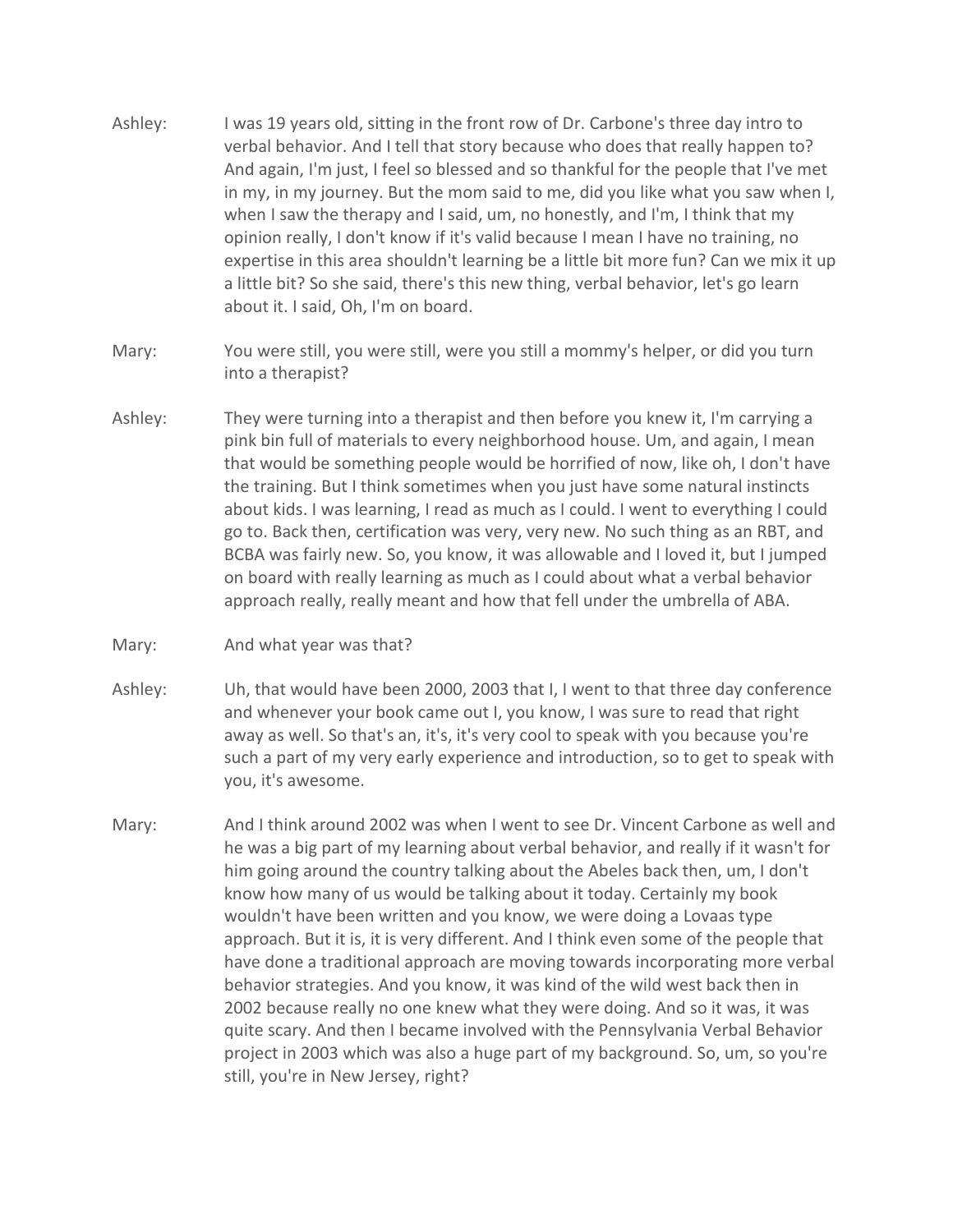Ashley: I am, yes.

- Mary: And you run this center. So can you tell us about the center or centers and what that looks like and the, and this is what you do full time now. You're not a teacher in a school. You, you just run the center or do you... Just tell us about what you do? What the center is like?
- Ashley: So this is absolutely full, absolutely full time. We serve... We have three locations. We serve about 70 students in our largest facility and then we have satellite locations serving about 25 students. And we serve as you mentioned, um, students as young as three all the way through young adult. Many of our students are on the autism spectrum. We also serve quite a few students have an ADHD diagnosis or speech and language delays. So for us, diagnosis doesn't necessarily drive treatment.
- Ashley: Any students who are struggling socially or behaviorally for any reason are potential candidates for our program. So absolutely it's a behavioral program, assessment driven. So we get to know each of the students as individuals. We form groups based on those participant profiles with a group global focus. And then each of our participants has individual goals and objectives, which we target every single week to mastery. So data driven decisions, um, you know the works when it comes to ABA.
- Ashley: What I'm most proud of with this program is it looks very, very natural. So I call it like cozy in the front and clinical in the back. So to families and visitors, it looks like a bunch of playing and having a great time, and that's absolutely what I'm striving. But then you have instructors with clipboards and timers and clickers, because I need to know that in fact, our program and interventions are working because it's not we need to change that. if it's not that we need to change that, but social skills and play, I want it, the instruction be as natural as possible. Again, we're programming for generalization. I want the skills that we teach here to then occur in the real world where it's important.
- Mary: So are all the three centers, are they all located in New Jersey?

Ashley: We are, yes.

- Mary: Okay. And then you're the owner of the center and the director of the three locations, and then you have other people who actually do the instruction with you or...?
- Ashley: Right. So we have a team of about eight to nine instructors. So we'll have a cofacilitator we'll have lead facilitators, I'll supervise, all of the groups, depending upon the group dynamic may take the lead ins to them. I love still having a roll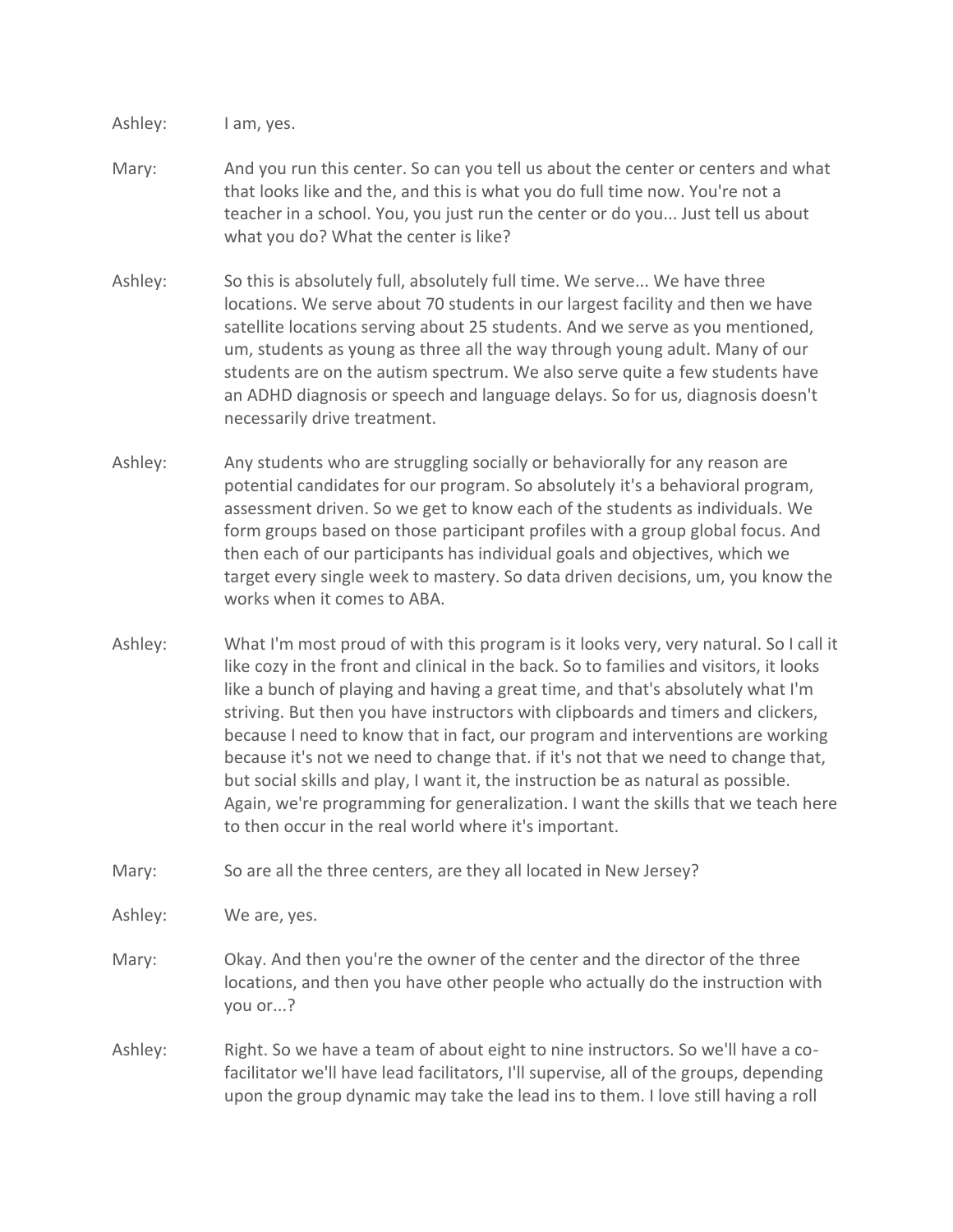up your sleeves approach. I will never instruct anybody to do something that I can't do. I will absolutely sit on the floor, you know, act like I'm a pony. I will never be beyond that. That's why I got into this field. That's why I love what I'm doing. So I will still do as much direct service as possible.

- Ashley: Of course, making sure all of our programs are run with high fidelity and things of that nature. But it's just so reinforced to me. So yes, co-facilitators, technically I supervise the groups, um, but still very much a hands on approach here.
- Mary: Great. So, um, is this private pay or does insurance cover or how does that work?
- Ashley: We are private pay. We have a couple of funding sources, state funding sources, because not all of our kids are on the spectrum so not all the kids would even be covered for ABA services. We work very hard to keep the costs accessible and we are really able to do that because we serve so many kids and really we're such a niche service there aren't many other providers out there who have strictly focused on play and social skills junction. Oftentimes you'll find it as an add on. And I love that that so many providers are recognizing the need and wanting to offer this service, but I just find social skills to be complex. I really do have to devote all of my time to doing the research on that specific topic in order for me to feel comfortable offering the highest quality program that we can.
- Mary: Okay. So what do you think... and now let's just move to the kids in your centers with the diagnosis of autism, and you have background as a special education teacher, and so what do you think are, are the issues with social skills, social deficits, and the way that most people, well-meaning people treat kids, social instruction and play that are on the spectrum? Just all across the spectrum at this point. Just what are the broad issues that you see people making mistakes with?
- Ashley: Sure. I find that regardless of age, we're still looking at those core deficits. So what qualified them for that autism diagnosis in the first place? What is the DSM outlining for us? So I see deficits and definitely the shared attention, shared effect, joint attention, social referencing. And that goes from our earliest learners to our advanced learners. So kids who carry a, you know, an Asperger's diagnosis who are extremely bright, even conversational, but can't interpret what I mean by a facial expression, whether or not.. I want them to continue talking about that topic. So I think that we're really missing foundation skills and it's an issue.
- Ashley: So I believe that everybody is well meaning in the way that they're providing instruction or the targets that we're choosing, um, but I often use the term or the phrase "having social skills versus being skilled socially". So you could check off a lot of boxes for social skills and say, wow, look at this social skills repertoire.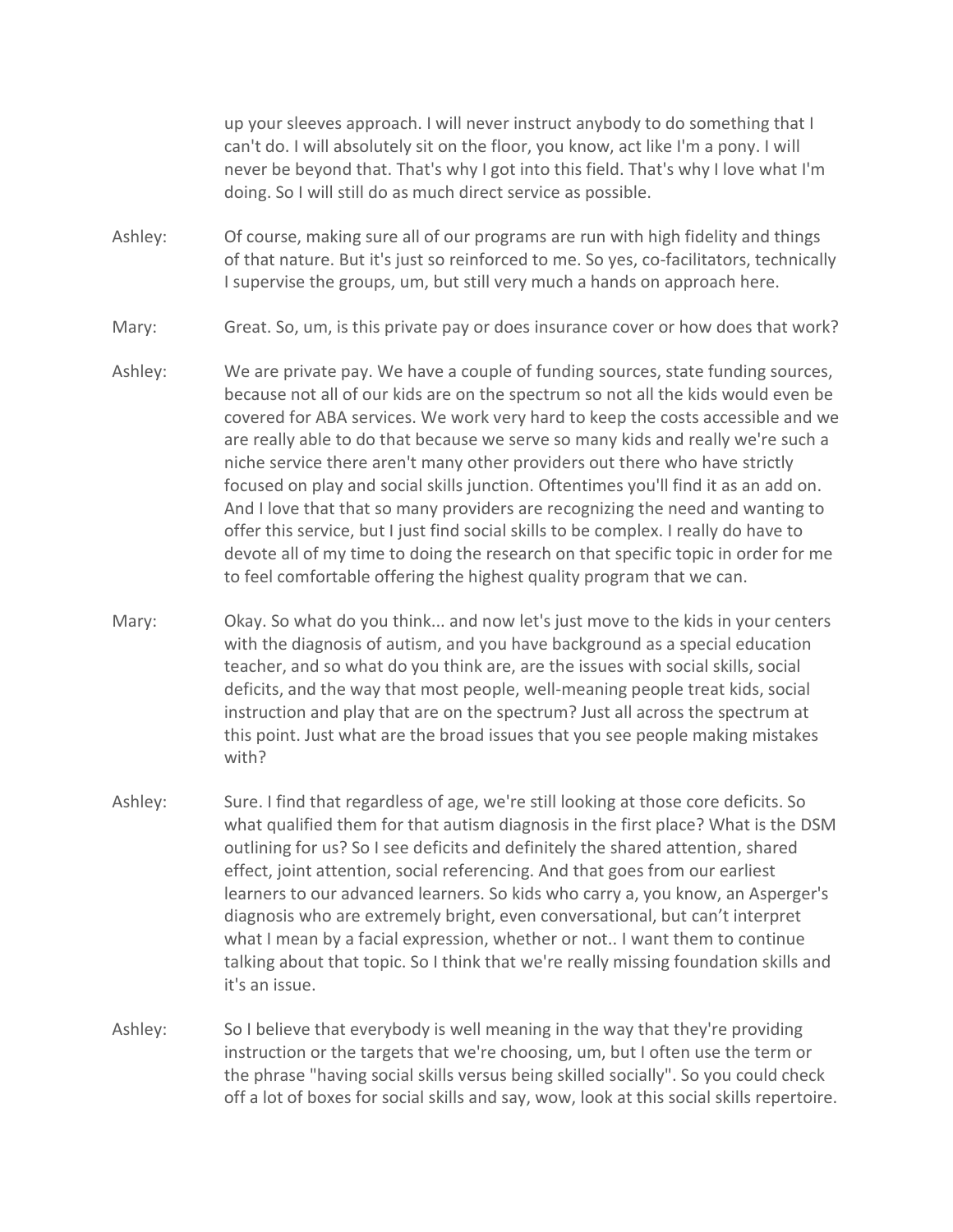Look how many social skills they have. But why does the interaction still look awkward? Because they're not skilled socially. They're not fluent. They're not able to make changes based on their conversational partner or their play partner's behavior. So you have this, uh, just this wrote list of skills and I think that's where a social skills provider, we're really missing the mark. And it's much more difficult, I think, to program and identify those foundational social skills and work on them so it may be why some people avoid them, it's a huge issue. And I think that we're doing the kids a disservice when we hit it from the top rather than the bottom, and don't build that strong foundation.

- Mary: So how in your experience, early on especially, how do people typically teach social skills to kids with autism?
- Ashley: My turn, your turn. I see that constantly and I actually rarely teach my turn, your turn, and when I do, it's under very, very specific circumstances. Again, where people are missing the mark is, really needs to be familiar with how typical kids interact with each other. Don't teach odd skills. Um, and that's what's happening. People, I find it, and I hate to generalize it so broadly. I certainly don't mean everyone, but in, in many programs I, I've seen the focus is on manners or creating these little ladies and gentlemen where it's very easy for adults to get along with them, but it doesn't make other kids like them. So we really need to be focusing on that. So one of the quotes I go back to, Dr. Scott Bellini talks about, appropriate social skills are not always successful social skills. So what we might find inappropriate if a child is displaying that skill with a group of their peers and they're all laughing and joking with each other, who am I to interrupt that? Because I don't think, you know potty humor is funny as an adult? Well, they're not telling the joke to me. They're telling it to their peers. So I would actually absolutely stand back from that. And I would view that as a very, very successful social interaction. Um, so sometimes as adults we just get in our own way when it comes to teaching social skills.
- Mary: I've seen a lot of people teach, try to teach social skills or even have goals in the IEP for like, they will have three conversational turns or you know, some social instruction where it's like you sit down next, you know, across the table from a kid and you pull up and you say, I have a brown cow. And the kid says, I have a, you know, blue ball and it's just, um... and like, let's move to the kids that are really impaired. Like they're talking maybe one to three word phrases. That's another thing. It's like, people think like length of utterance is so important and then it's very rote and it's very awkward like you said. And so do you see a lot of that and do you see problems with undoing that when they get to your center?
- Ashley: I absolutely see a ton of that and that's primarily what we spend our time doing with our teens, is undoing well-meaning instruction. They come in with have very splintered skill set, a very awkward skill set, um, walking up to other kids and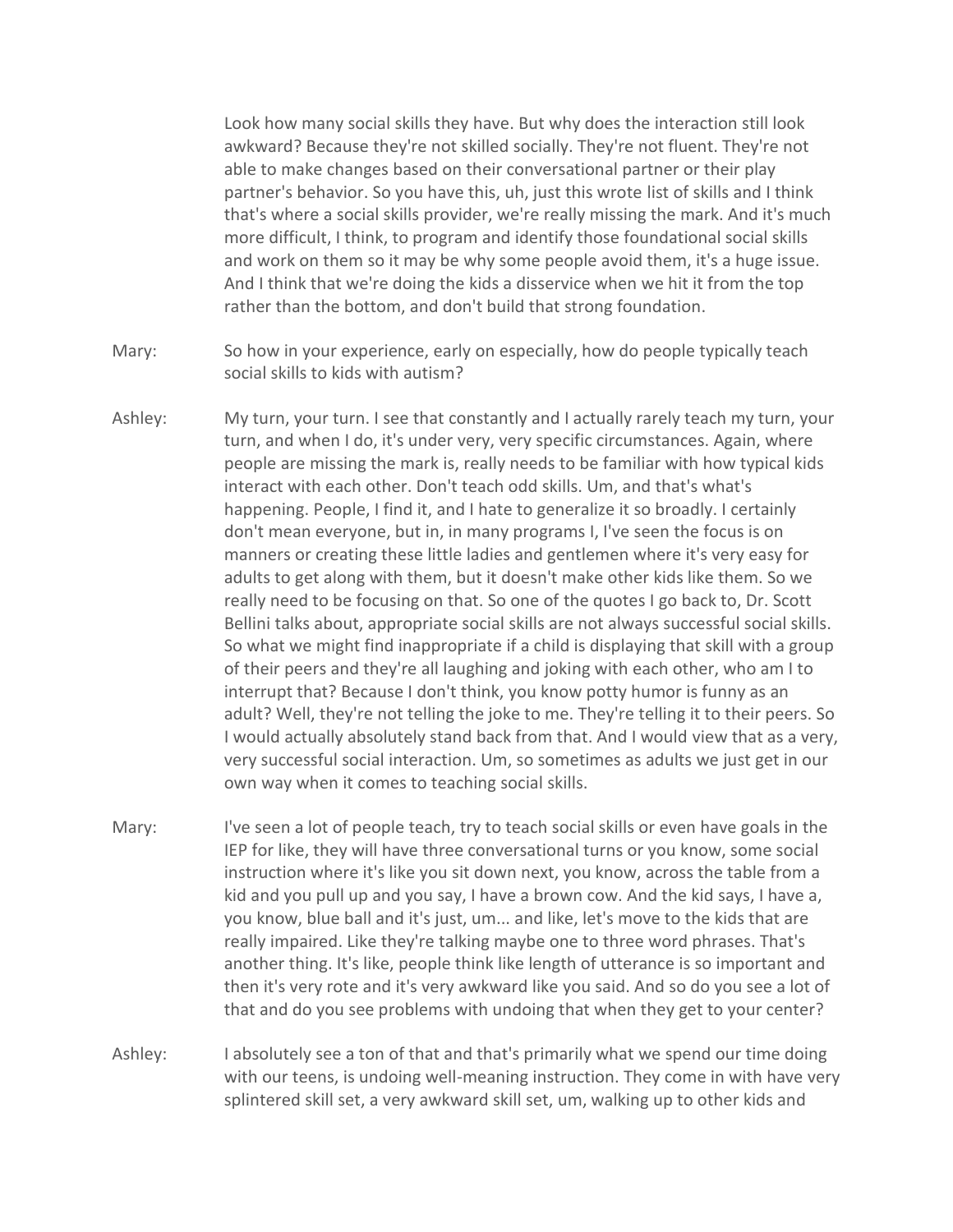introducing themselves, tapping a kid on the shoulder, kids with, with more advanced skills... Um, why I love what we do here is that we have a very large developmental playgroup model. So to me, that's my chance now to focus on all the things I wish everybody else focused on for the teens that are coming in.

- Ashley: And as you mentioned things have really evolved. So I do think that those foundational, you know, like social responding targets are becoming more of a focus, um, in our, in our EI programs, but absolutely was not with my kids who are, you know, 15 or 16 now. That just wasn't happening. So in our center we have the developmental playgroup and then we have our traditional social skills for to check and talk more about, you know, a BST model.
- Mary: Can you define what a BST is because we...?
- Ashley: Absolutely, so BST stands for Behavior Skills Training, um, and that's a treatment package which involves instruction, modeling, rehearsal and feedback. So if you think about that instruction component, the kids need to have a good amount of language skills. So if I'm talking to a student who falls within the whole one VB-MAPP or level two, absolutely not an appropriate candidate for BST, I would be talking at them. It's very, very poor use of their time.
- Ashley: At that point I'm looking more for embedded discrete trials. So it's gonna look very different. Um, teaching interaction procedure, very similar to the BST. But with that you explained to them the rationale, what is the social skill and why should you use it, what happens if you don't use it? Examples and non-examples. So again, for kids to be great candidates for that social group, there are a ton of prerequisite skills. We're talking, you're done with VB-MAPP at that point. But those are not all the kids that are out there. So you can't possibly just fall into our developmental playgroup model where you're ages three through six with emerging language, or you fall into are very formal, advanced quote unquote traditional social skills group.
- Ashley: What about all those kids who have limited language and are older adolescents, teens? Do we just not, we just not serve them? And I wasn't a okay with that because that's a population in which I primarily worked throughout, throughout all this time. So we need to have some sort of service for them. What is that service going to look like? What's going to be most beneficial? It's going to be an appropriate and valuable use of their time. And that tends to look more like a leisure skills model for us. So what leisure skills can I teach which will increase your opportunity to join in with others and for others to join you?
- Ashley: You don't have to have a conversation to play air hockey or to play basketball or you know, other games like that. That's also where I jump out of the play skills hierarchy. So with our earlier learners, I follow that very carefully of how I'm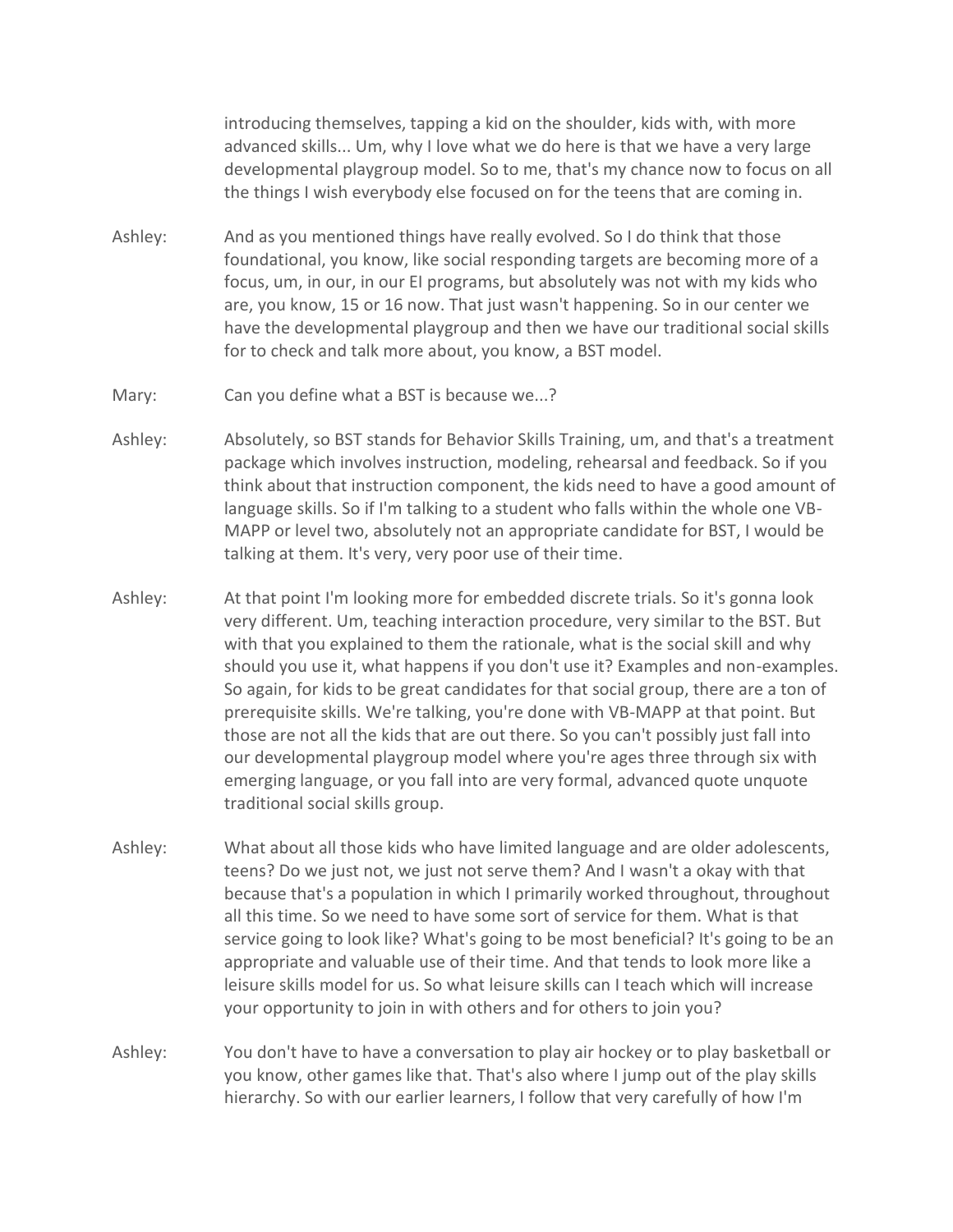scaffolding or advanced... Pretend play for example is very advanced. Where I skip ahead our teens, again, who come in with limited leisure skills. Then I am jumping to things like board games and card games, which would be considered cooperative play, is a more advanced level, but we have to have some sort of skills repertoire so they can engage socially with others.

- Ashley: You know, if it's a population of kids who may be living in a uh, you know, a group home or something like that, what skills would they need to be able to interact with other successfully in that setting? So really thinking about long term, the bigger picture, how can they spend time with their families at, at home and be involved? So I really try to keep that picture in mind and build the skill set there.
- Mary: So for a child, no matter what age, if they are speaking in one word phrases or a couple word phrases but very, you know, limited language, limited following directions. For those of the people listening that understand VB-MAPP, you know, VB-MAPP level one or two. So that's really only up to an 18 month old or 30 month old developmentally and language wise. Would you, what would you suggest that the goals for social abilities be and what would the social skill instruction look like? If at all.
- Ashley: Sure. So I'm really working hard and in every group to condition attention as a reinforcer. We've really tried to limit and even completely remove any sort of tangible reinforcement that's not related to that task; not using any sort of edibles or anything like that in any our programs. So then we need to make sure that we are sufficiently paired with reinforcement that the kids want to be here in this environment, that we've paired them with the materials with reinforcement and prepare ourselves as adults and you know, quote unquote play partners with reinforcement. So that's a heavy, heavy emphasis, really working on getting that functional and purposeful eye contact, and imitation as well. We learn so much through imitation. So really a watch-and-do type of model.
- Ashley: We also need to make sure that the kids can fill independent leisure time. If you're home and you have a 16 year old that you need to watch every second of the day and you can't shower and you can't cook dinner, you have a major problem. So, um, we are focusing on that as well. Keep yourself productively and safely busy, but at the same time, I don't want them to just rotely following an activity schedule and getting no enjoyment from it. That's not play. That's not what leisure is supposed to be. Could that look good? Wow. You know, Johnny fills an hour of his time, he flips through his binder and he goes and gets his materials. But I'm really looking at effect. You know, I, I want to know that the kids are enjoying what they're doing. Otherwise it's just work, it's demands. That's not at all the definition of leisure skill.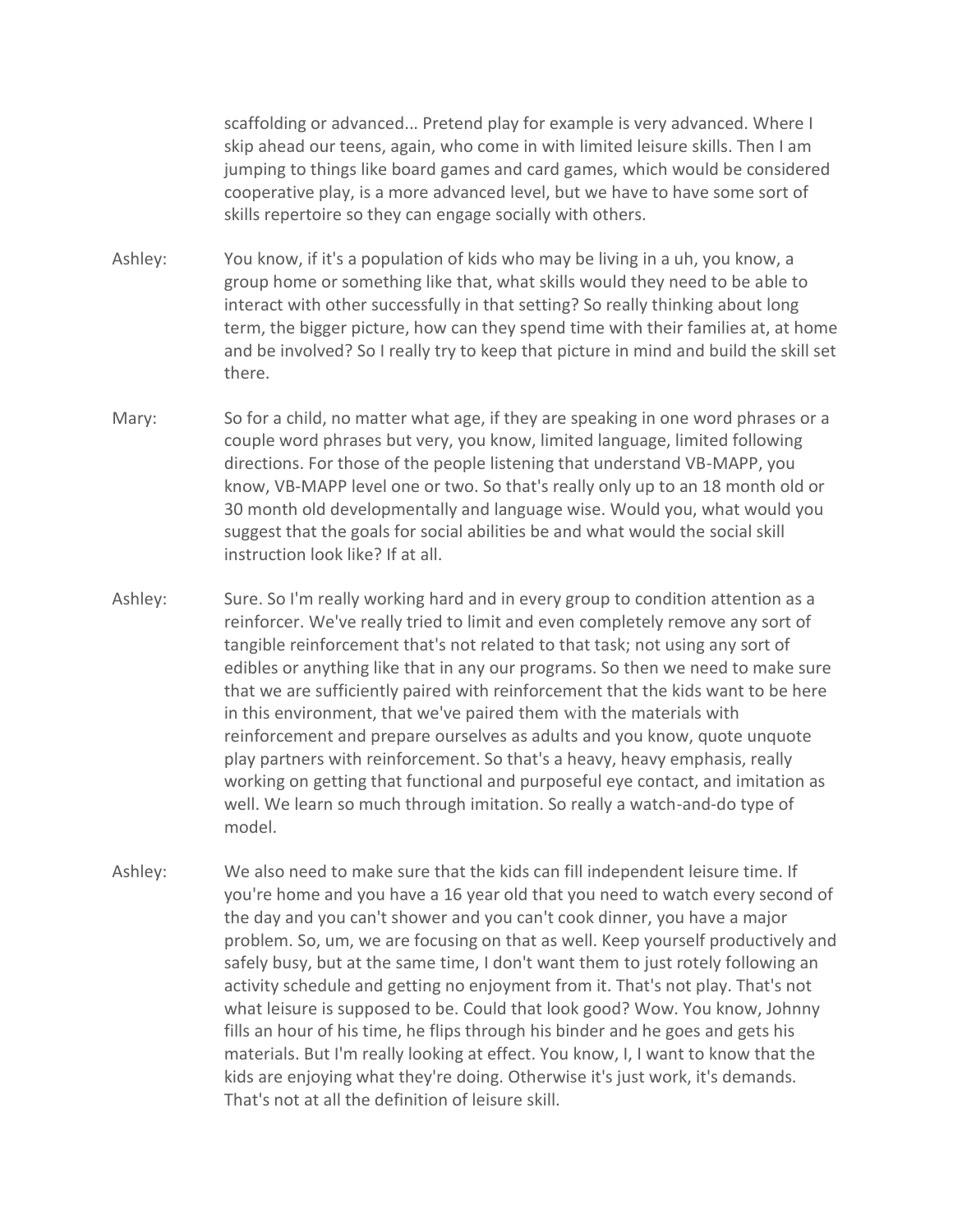- Ashley: So it's harder on our part because we have to do a lot of observation. What are the kids doing when they're not engaged? That tells you a lot of information about where they're getting reinforcement. How can you take some of those concepts, turn it into more functional play? How can you start to join in? How can that become something that's not just sitting, just you know, restricted beavers or stereotypy. So a lot of observation, a lot of analysis and a lot of gradually in putting yourself in activities and expanding upon them to become more functional without losing that enjoyment factor.
- Mary: I know that you do a lot of work with grouping kids. So if you get a 12 year old who was speaking in one word utterances or a three year old that's speaking in one word utterances... those are two way different groups. Even though they have the same language ability, maybe. But the three year-old's not as far behind language-wise, and teaching a three year old to do certain things does not look as odd as trying to teach a 12 year old, you know, so. So how would you approach a three year old coming into your center with one to three word addresses versus a 12 year old?
- Ashley: Sure. So that's a great question because like you mentioned, it's very, very different even though they may present the same in terms of language abilities. So our developmental playgroup is the only model which is, is really truly gripped by age. That's going to be our three to five year olds and it's.. we do a circle time, or parachute play, ball play, toy play...
- Mary: So like a little preschool type of model.
- Ashley: It looks very, very much... Absolutely. It's very, very much like preschool. We're just doing no academics. Every single thing we do is focused on pairing peers with reinforcement, teaching toy play, approaching adults. Certainly not pulling out a parachute with a teenager. Inappropriate.
- Ashley: So when we get to that level, I'm also not grouping all of the kids together. So I'm not having a whole entire group of level two VB-MAPP teens. That's where our groups now look like an inclusion group. So I may pull, um, you know, we'll get a new applicant, I look at that profile and I think, okay, I'm going to put them in a group of students that may have more advanced skills. Now their program is going to become highly individualized. They may be all together during some free time activities, or focusing on teaching sports clubs or different activities... Things like strong peer models who are going to be able to support them in that play and are going to be able to respond to them and be able to reinforce any reinforce any new skill where other peers who have such significant deficits aren't going to be able to reinforce, you know, if they greet somebody for the first time they would be ignored. They would be ignored in another group.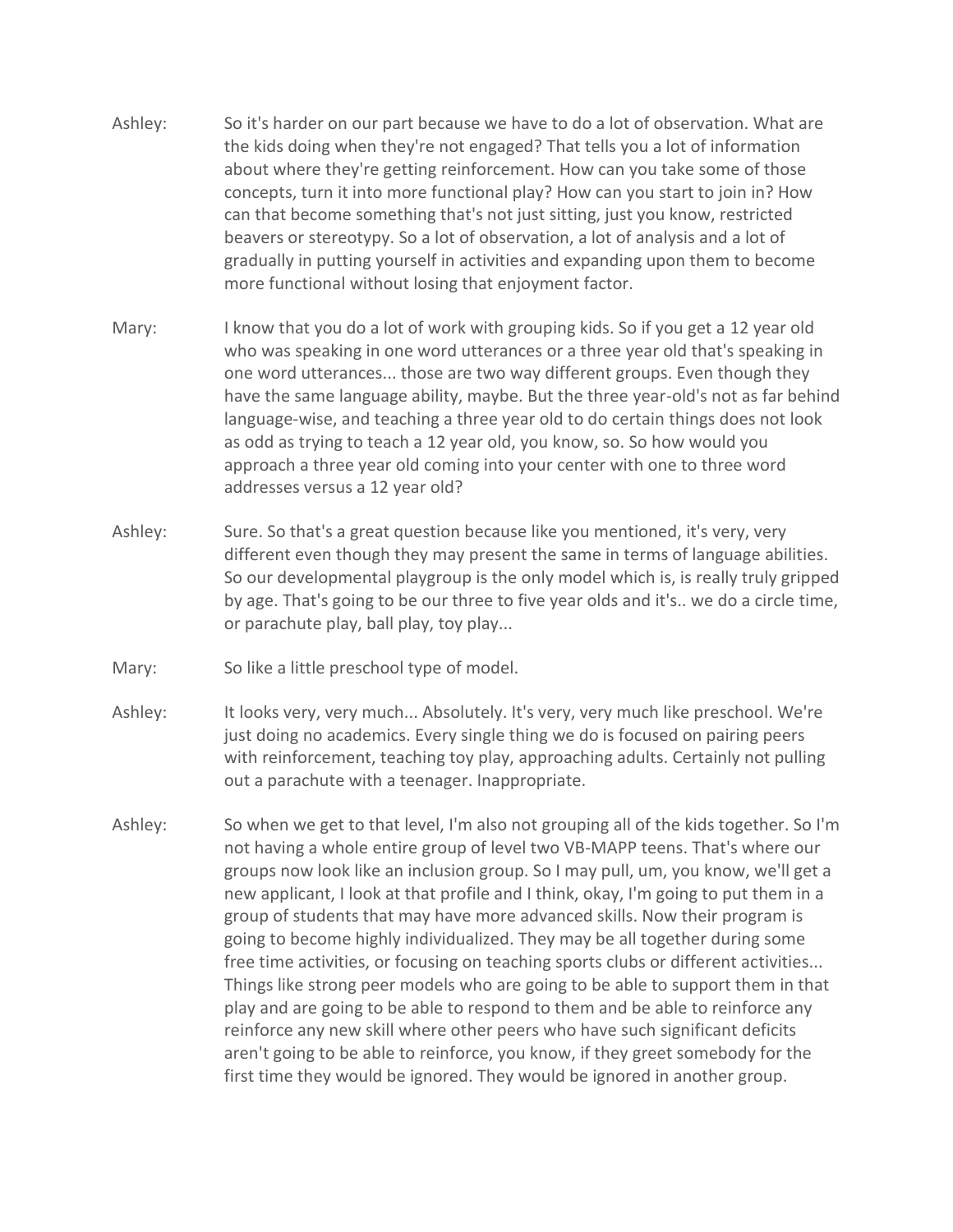- Ashley: But then what happens is... I can't keep that individual with more delayed skills with a more advanced group for the entire time, because they're not benefiting from that instructional model when it comes to teaching the actual like social skills component. So that's when they're going to pull...
- Mary: That's kind of when you are saying, okay that model and, and this is like the explanation for if you tap somebody on the shoulder and you know it's like in the meeting space and stuff, but a child, even if they're that age, they're not going to understand that. And that's why inclusion for VB-MAPP level two and three kids who are, you know, older... Teens, you know they can go to music class and they can shake the maracas and even maybe shake their maracas to a beat and stuff, but when you start talking about Mozart and all that language, it is way too much language and they're not going to benefit.
- Mary: So what it sounds like you do is you might push in for the, for the hands-on part of the activity, but then pull out for one to one when you're explaining a higher level than they're going to understand,
- Ashley: Right. When it comes to the actual instructional piece or lesson piece, we're going to see the group separate according to their specific areas of strength and need. I was nodding my head physically when you were talking about the inclusion model of throwing kids into settings when they just don't have the prerequisite skills to be successful. I never see that go well. I see kids engaging in problem behavior that typically don't because there's just a lack of stimulation. They don't understand what's going on. They're not accessing enforcement. If anything, you're alienating them more from their peers rather than helping to bridge that gap or form relationships.
- Ashley: So with anything like that, I always ask what is the ultimate goal, and what steps are you taking to achieve that, that goal? And start there and then work your way up. Don't... We want to set the kids up for success. We don't want to throw them in and have them flail around drowning in a setting that's not appropriate for them.
- Mary: Right. And a lot of your programming takes place afterschool, or does all of your program take place after school?
- Ashley: All of it does. Yup. All of our kids are in full day school programs, so we are busy, you know, from 4:00 PM to 8:00 PM Monday through Friday. And then Saturday mornings are a very busy time for us as well because a lot of our kids will also then still get some in home services or they have speech or OT throughout the week as well, especially our very little ones. So historically our developmental playgroup will always run on a Saturday morning because the kids just have very full schedules during during the week, and on a Saturday you're trying to keep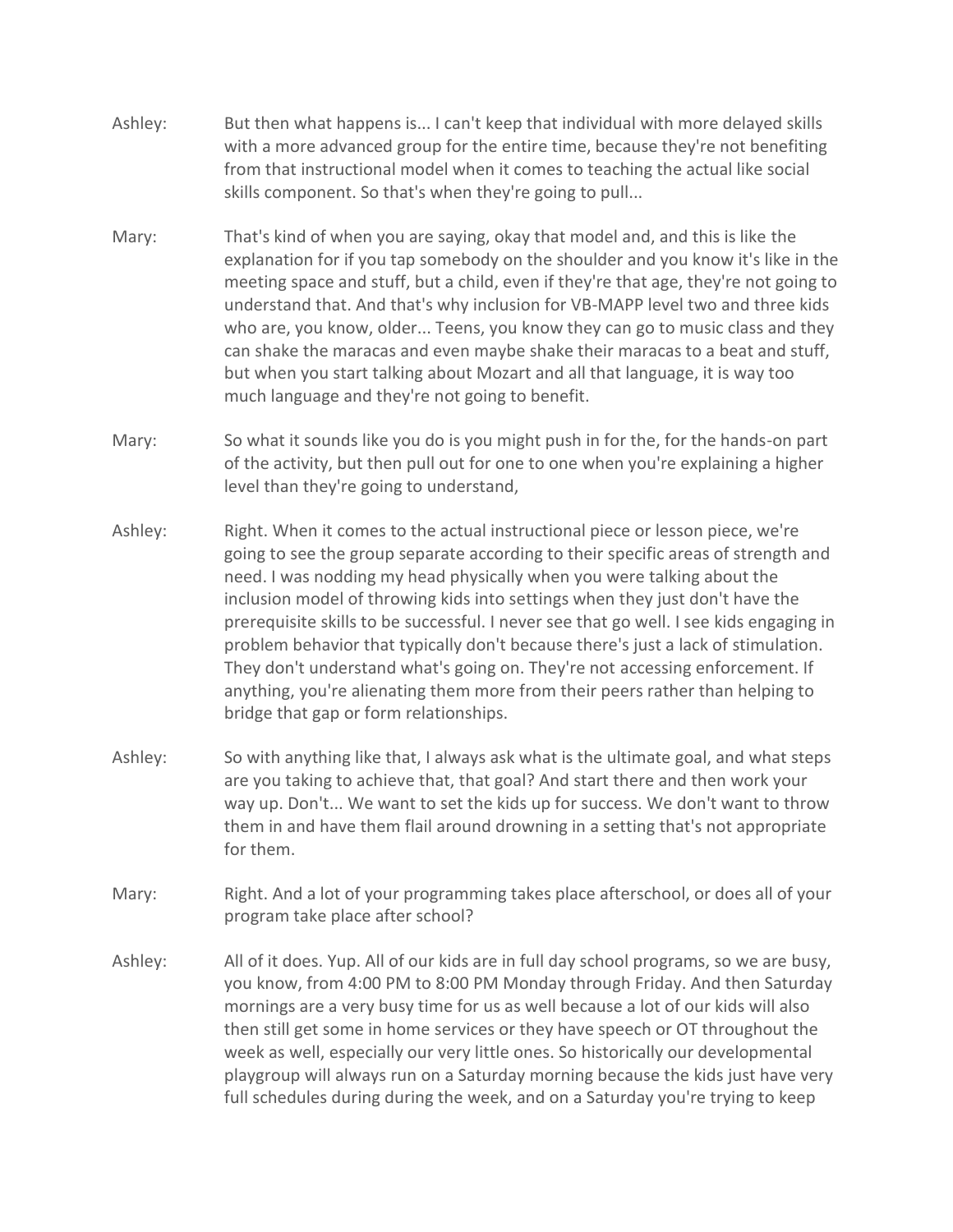your three year old busy and you're running out of ideas. So let's be, you know, appropriately and functionally busy here. Like let's learn some new skills front on a Saturday.

- Mary: So during the days you are busy with planning for these groups, planning the curriculum, planning the activities and there's a ton of work behind the scenes that you, and potentially members of your staff too, are working on. And it's just, it amazes me how much work good social skill instruction takes.
- Ashley: Yes. I think people vastly underestimate the amount of administrative time that goes into actually running this program. I will see other programs sort of pop up and then disappear because I think people just thinking maybe look, look easy. Oh they come for an hour, an hour and a half a week. They may access direct service for an hour and a half a week, but it's three times that that goes into planning for that group. And for us specifically, I do not allow our instructors to plan their, we call it sessions, so I'll back up a minute here. Our social group program will run in sessions at 10 to 14 weeks dependent upon the time of year. So a family will, they'll be offered placement to a unquote what we referred to as the best fit group and if they form makes up that that placement they'll be good and then they're with us for that entire session.
- Ashley: As we near the end we will make our recommendations. Do you stay with this group? Do you transition to restricted group with different peers to work on a different skill set or for generalization? So lots of opportunities for movement within our, within our program.
- Ashley: Why I mentioned the sessions is that I don't allow our instructors to plan their entire session. There's no pre-planning allowed. You need to plan the week after you finish for the next week. And the reason we do that is because we're making data driven decisions. So you need to know exactly how that child did those activity to determine what activity you're going to be moving onto next. What does remain structure consistent for me is the routine of it. So I mentioned earlier that our groups will have a global focus, so it's typically four or five skills that we are targeting every single week. We do not run a program in which it's something like week one sportsman, week two friendship, you don't learn... How on earth would you learn to be a good friend in one week?
- Ashley: So if sportsmanship is an issue, tolerating losing, not being first, you are going to need lots of opportunities for practice and I don't think 12 weeks is too much. And you know what, if you master a part of that then we move to the next thing. But sportsmanship for example, the global focus groups, so we would have four types of activities we will do every single week to align with that global focus. So they may always do a conversational conversation activity. If kids are working on making more comments, asking follow-up questions. We may always do a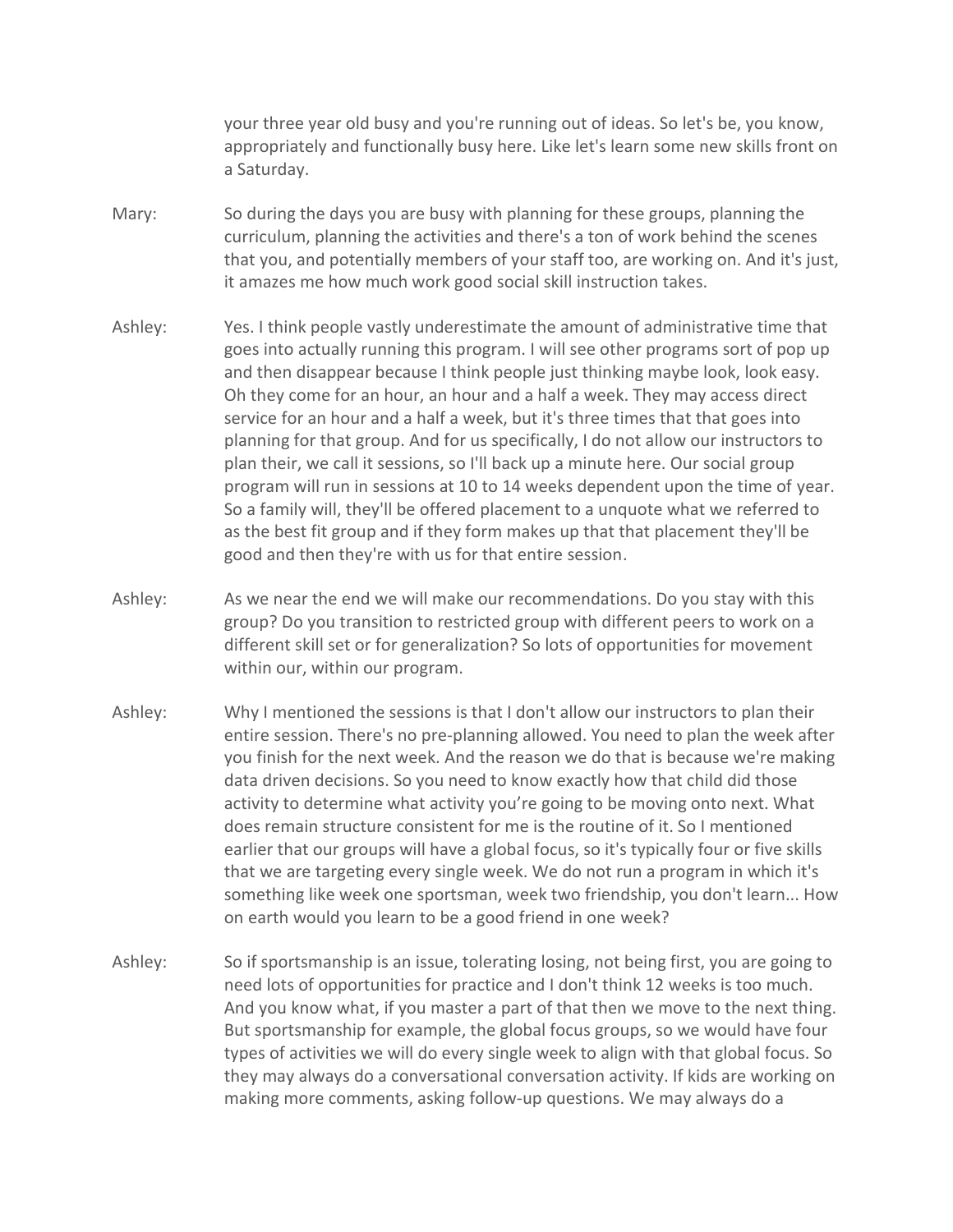collaborative activity if working as a team is an issue. We may always do a nonverbal communication or prospective taking activity.

- Ashley: So again, whet ever that global focus is, we develop that structure and routine for the group, we're then embedding activities within week to week that fit in with the activities. But I don't allow those activities to be embedded until one week is finished, and you determine what's appropriate for the next week. If you think about cooperative play, you can go from introductory cooperative play to very advanced, they add in strategy and all sorts of other things. So we want to follow, again, data driven decisions.
- Mary: So I know that you also have part of your businesses is you, so some of these curriculum or of these ideas more as a package and where can people look into what you have available and potentially purchase it? Because I think what you're saying is, it sounds cutting edge state of the art, you know, very time consuming and everything. But I guess my thing is how can we get these techniques that you've worked so hard to design and make state of the art? How can we get them to seminate it out to people from various parts of the world? And so where can people look into your resources for either free or for purchase?
- Ashley: Sure. So we don't have a curriculum available because I have yet to find something extensive enough to cover everything. You really need to get to know all of the kids as individuals and then take our understanding of ABA as a science, and develop that at treatment package. So what I would suggest for folks, professionals who are interested in developing a social skills program or expanding an existing service, we do offer distance consultation through our office here. So that would involve setting a conference up with me. And again, all of those packages are individualized based on the size of the company or sort of where you are in that process of growing or starting. So you could just reach out to us via email. So it's team T E A M, missioncognition@gmail.com.
- Ashley: Twice a year we also do an in-house intensive weekend. So we do that in October and we do that in March. We cap it at a small group and this is for again, professionals who are in charge of the social skills programs within the companies they own. We work very hands on, very comprehensive. Two full days of, what are social skills, how are we vocalizing this, what are play skills? And okay great. That sounds awesome. On paper, how do you actually do that? How do you actually write out instruction when the kids aren't in front of your face? So folks very serious about growing their programs, I would absolutely encourage them to, you know, follow us on Facebook, you know when those dates are.

Ashley: In terms of the materials, we do provide some script. So again, you would have needed to do that assessment. So that would be missioncognition-share.com.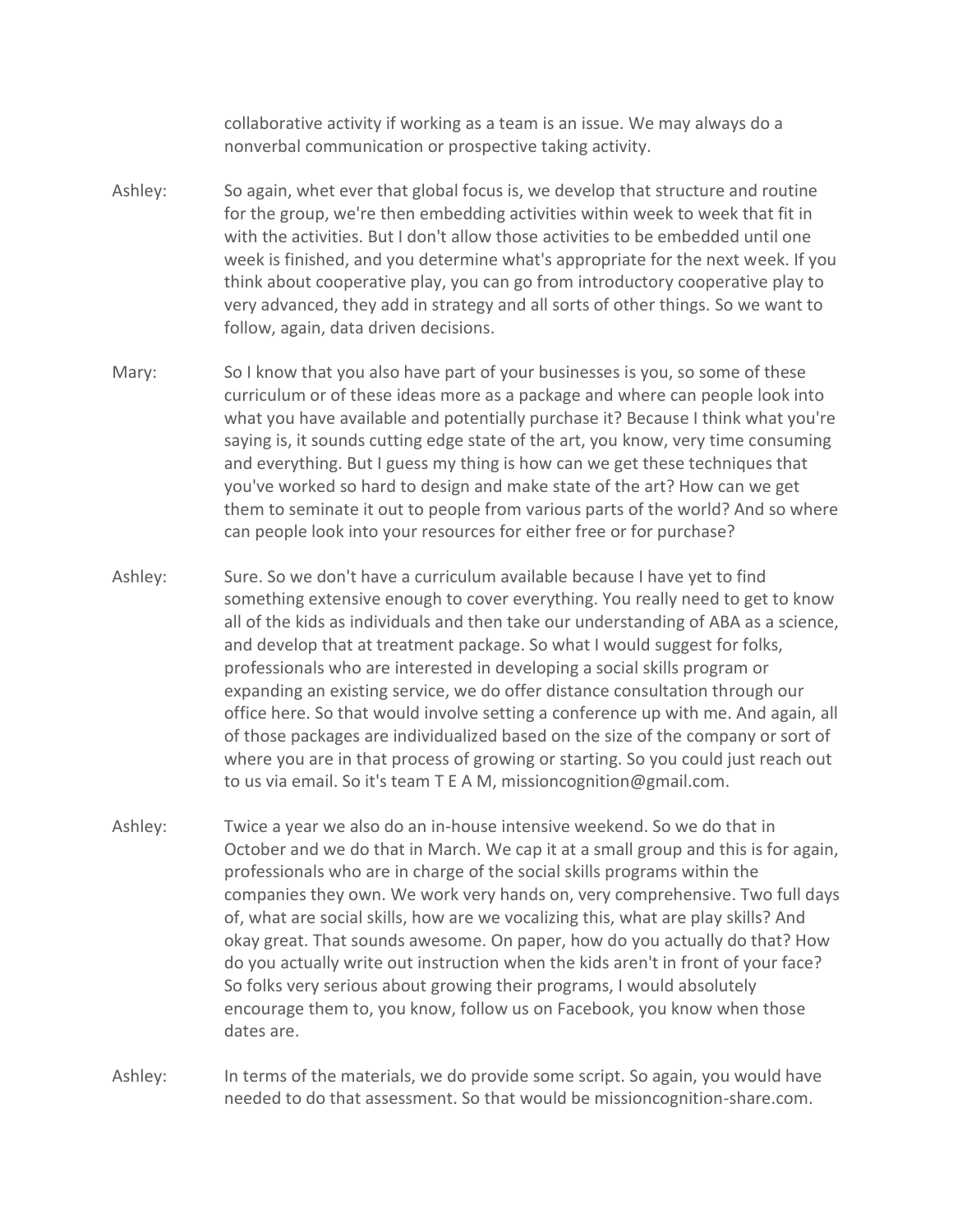There's also a couple of blog posts up there up there as well. So by all means, you know, take a browse and hopefully something is useful.

- Mary: So it is mission cognition, is there...
- Ashley: So we have two sites, right? So for a family in our area to add services, they want their child to participate in group go to missioncognition.com. You'll fill out an application, we'll help you through all the steps. If you are a parent who's looking to work with your child at home, or you're a professional who owns a program, we have the sensor site where you can access additional resources. That would be mission-cognition-share.com
- Mary: Okay. Mission-cognition-share.com, that is for your resources and to possibly...
- Ashley: We have blog posts, right.
- Mary: Right. Yeah. Yeah. Okay. So that sounds great. So what do you think are... Part of this podcast is the goal is so that parents and professionals can be less stressed and lead happier lives. Do you have any advice for practices or activities that you do or you recommend to create less stress and to be happier?
- Ashley: I love that question. First I would say have fun. You know, life is very stressful. So try to find that connection or that activity with your child you do feel is reciprocal, where you can both get enjoyment from it.
- Ashley: Also, when you look at your goals, it can be very overwhelming. We need to target this, we need to target that, just look at one thing at a time, consistently practice it, and once you're successful with that, you feel a renewed sense of, you know, I've got this and you're ready to tackle the next thing. Don't feel every second of your day has to be so demand focus. There's a lot of value in having fun and just relaxing. And skills are taught. Yeah. That as well. Relationship building is so much, so don't put so much pressure on yourself.
- Mary: Yeah, I think that's great. Well, thank you so much. I know we need to wrap it up, but I do think that, um, teaching social skills, being aware that social skills isn't just an easy thing you add to an IEP or that you teach, especially with kids with severe language delays and issues, it's going to be complicated. I think you're a great resource who has come up with a lot of different avenues to help these kids and you're constantly growing and learning and innovating so that we can really make a difference to turn things around for kids with autism, whether they are, you know, very severely impacted or very high language and fully conversational, there still will continue to be social skills to work on. So thank you very much for taking your time today to teach us all about social skills.